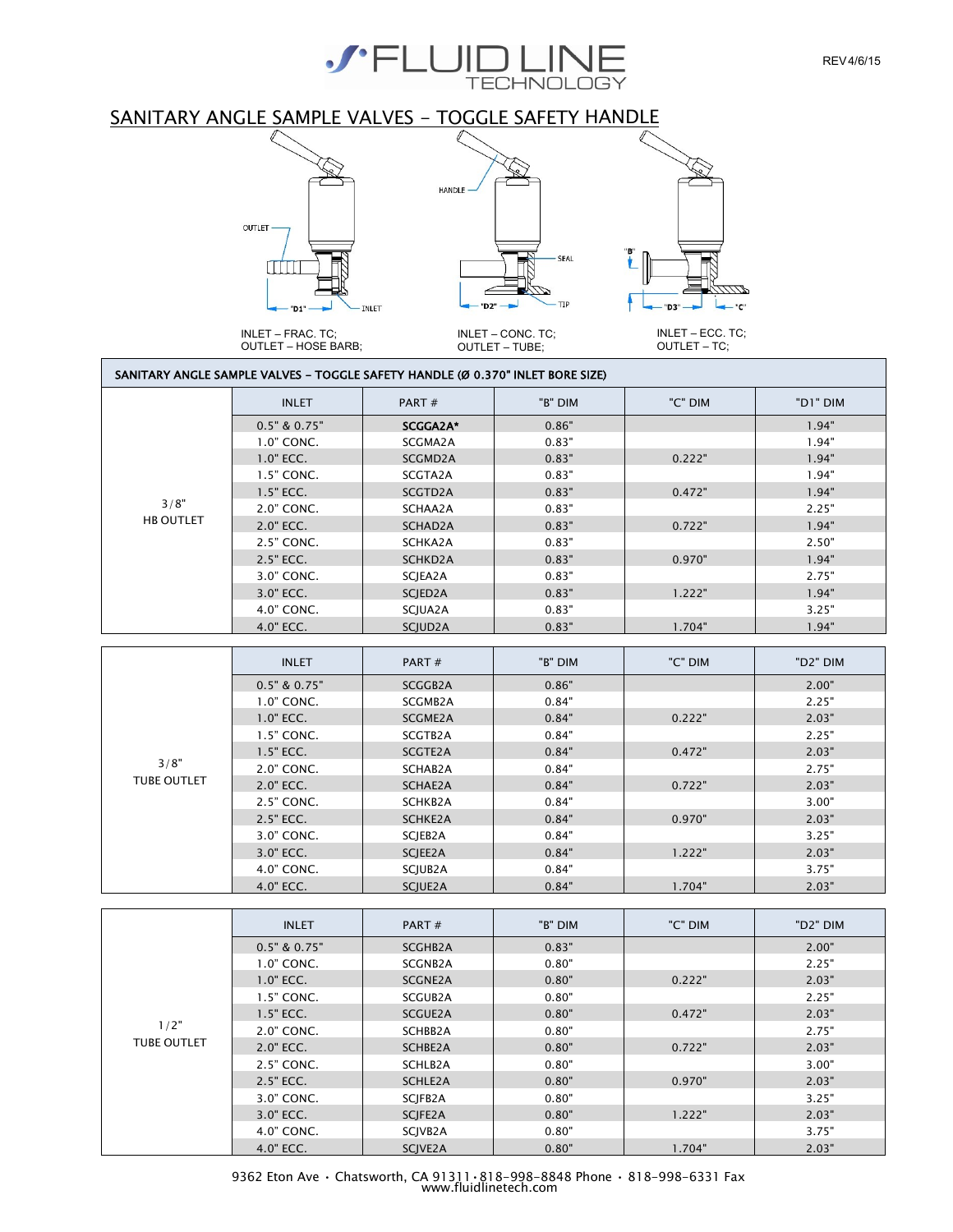

# SANITARY ANGLE SAMPLE VALVES - TOGGLE SAFETY HANDLE

| SANITARY ANGLE SAMPLE VALVES - TOGGLE SAFETY HANDLE (Ø 0.370" INLET BORE SIZE) |                  |                      |         |         |          |
|--------------------------------------------------------------------------------|------------------|----------------------|---------|---------|----------|
|                                                                                | <b>INLET</b>     | PART#                | "B" DIM | "C" DIM | "D3" DIM |
|                                                                                | $0.5"$ & $0.75"$ | SCGHC <sub>2</sub> A | 0.83"   |         | 2.00"    |
|                                                                                | $1.0"$ CONC.     | SCGNC2A              | 0.80"   |         | 2.25"    |
|                                                                                | $1.0"$ ECC.      | SCGNF2A              | 0.80"   | 0.222"  | 2.03"    |
|                                                                                | 1.5" CONC.       | SCGUC <sub>2</sub> A | 0.80"   |         | 2.25"    |
|                                                                                | $1.5"$ ECC.      | SCGUF2A              | 0.80"   | 0.472"  | 2.03"    |
| 1/2"                                                                           | 2.0" CONC.       | SCHBC2A              | 0.80"   |         | 2.75"    |
| <b>TC OUTLET</b>                                                               | 2.0" ECC.        | SCHBF2A              | 0.80"   | 0.722"  | 2.03"    |
|                                                                                | 2.5" CONC.       | SCHLC2A              | 0.80"   |         | 3.00"    |
|                                                                                | 2.5" ECC.        | SCHLF2A              | 0.80"   | 0.970"  | 2.03"    |
|                                                                                | 3.0" CONC.       | SCJFC2A              | 0.80"   |         | 3.25"    |
|                                                                                | 3.0" ECC.        | SCJFF2A              | 0.80"   | 1.222"  | 2.03"    |
|                                                                                | 4.0" CONC.       | SCJVC2A              | 0.80"   |         | 3.75"    |
|                                                                                | 4.0" ECC.        | SCJVF2A              | 0.80"   | 1.704"  | 2.03"    |

|                  | <b>INLET</b>     | PART $#$             | "B" DIM | "C" DIM | "D1" DIM |
|------------------|------------------|----------------------|---------|---------|----------|
|                  | $0.5"$ & $0.75"$ | SCGHA2A              | 0.83"   |         | 1.94"    |
|                  | 1.0" CONC.       | SCGNA2A              | 0.81"   |         | 1.94"    |
|                  | $1.0"$ ECC.      | SCGND2A              | 0.81"   | 0.222"  | 1.94"    |
|                  | 1.5" CONC.       | SCGUA2A              | 0.81"   |         | 1.94"    |
|                  | 1.5" ECC.        | SCGUD2A              | 0.81"   | 0.472"  | 1.94"    |
| 1/2"             | 2.0" CONC.       | SCHBA2A              | 0.81"   |         | 2.25"    |
| <b>HB OUTLET</b> | 2.0" ECC.        | SCHBD2A              | 0.81"   | 0.722"  | 1.94"    |
|                  | 2.5" CONC.       | SCHLA2A              | 0.81"   |         | 2.50"    |
|                  | 2.5" ECC.        | SCHLD2A              | 0.81"   | 0.970"  | 1.94"    |
|                  | 3.0" CONC.       | SCJFA2A              | 0.81"   |         | 2.75"    |
|                  | 3.0" ECC.        | SCJFD <sub>2</sub> A | 0.81"   | 1.222"  | 1.94"    |
|                  | 4.0" CONC.       | SCJVA2A              | 0.81"   |         | 3.25"    |
|                  | 4.0" ECC.        | SCJVD <sub>2</sub> A | 0.81"   | 1.704"  | 1.94"    |

#### SANITARY ANGLE SAMPLE VALVES - TOGGLE SAFETY HANDLE CONFIGURATION



NOTE:

Custom end connections available on request. Please contact a sales representative.

VITON® is a registered trademark of DuPont Performance Elastomers. KALTRAZ® is a registered trademark of Advant O Seal.